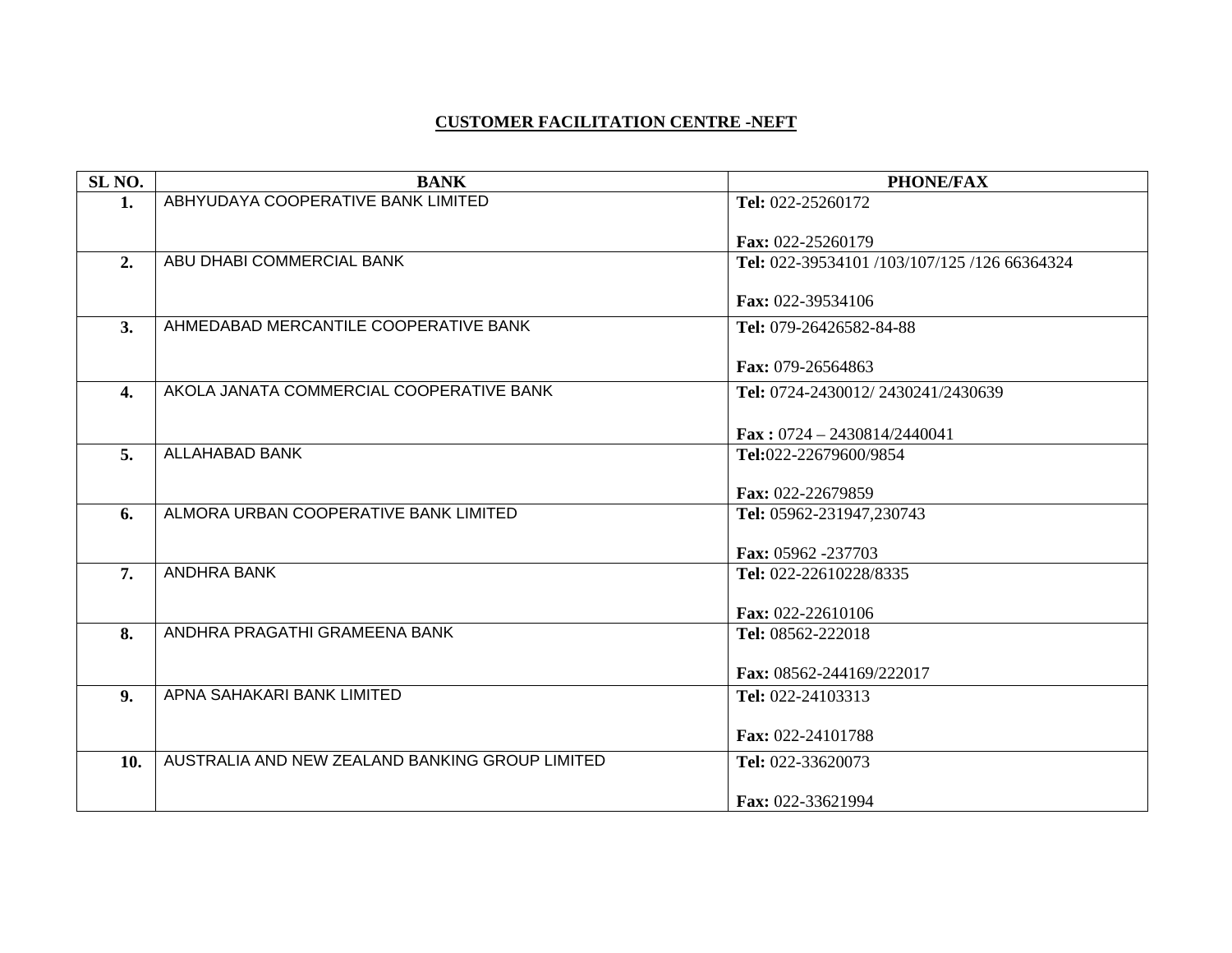| 11. | <b>AXIS BANK</b>                       | Tel: 022 - 24253491 /3492 / 3493        |
|-----|----------------------------------------|-----------------------------------------|
|     |                                        | Fax: 022 - 24254400                     |
| 12. | <b>BNP PARIBAS</b>                     | Tel: 022- 61964645 / 4646 / 4640 / 4642 |
|     |                                        | Fax: 022-61964670                       |
| 13. | <b>BANDHAN BANK LIMITED</b>            | Tel: 033 66090909 (Extn 507)            |
|     |                                        |                                         |
| 14. | <b>BANK INTERNASIONAL INDONESIA</b>    | Tel: 022- 67303422 / 67303423           |
|     |                                        | Fax: 022-67303444                       |
|     |                                        |                                         |
| 15. | <b>BANK OF AMERICA</b>                 | Tel: 044-42904526/4711/4527/4525        |
|     |                                        | Fax:044-43528911                        |
| 16. | <b>BANK OF BAHARAIN AND KUWAIT BSC</b> | Tel:022-22880038/22823698/99            |
|     |                                        | EPBX-22823698 / 99 Extn: 246/238        |
|     |                                        | Fax: 022-22841416                       |
|     |                                        |                                         |
| 17. | <b>BANK OF BARODA</b>                  | Tel: 022 - 66981559 / 66981560          |
|     |                                        | Fax: 022-66981591                       |
| 18. | <b>BANK OF CEYLON</b>                  | Tel: 044-39519907/9902                  |
|     |                                        | 044-28190972                            |
|     |                                        | Fax: 044-39519900 /044-2819075          |
|     |                                        |                                         |
| 19. | <b>BANK OF INDIA</b>                   | Tel: 022-22820749                       |
|     |                                        | Fax: 022-22830489                       |
|     |                                        |                                         |
| 20. | <b>BANK OF MAHARASHTRA</b>             | Tel: 022-22780324 / 0325                |
|     |                                        | Fax: 022-22780330                       |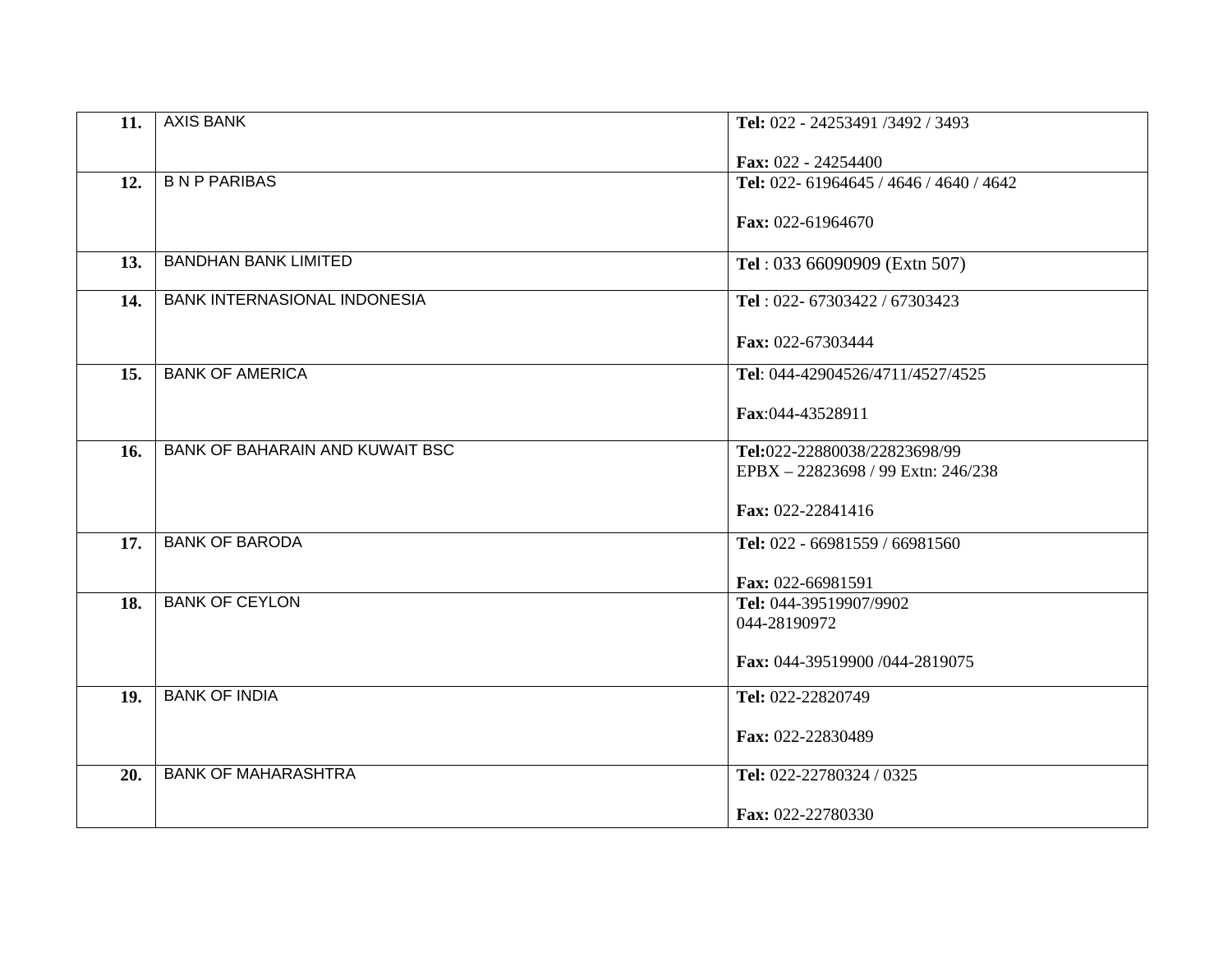| 21. | <b>BANK OF TOKYO MITSUBISHI LIMITED</b>   | Tel: 011-41003456 /220 /275 /453 /464  |
|-----|-------------------------------------------|----------------------------------------|
|     |                                           | Fax: 011-41003155                      |
| 22. | <b>BARCLAYS BANK</b>                      | Tel: 022-61754618 / 4619 / 4620 / 4670 |
|     |                                           | 022-67416160 / 61276238 / 61276245     |
|     |                                           |                                        |
|     |                                           | Fax: 022-61276240                      |
| 23. | BASSEIN CATHOLIC COOPERATIVE BANK LIMITED | Tel: 0250-2322449 / 2321955            |
|     |                                           | 0250-2324941                           |
|     |                                           |                                        |
|     |                                           | Fax: $0250 - 2322511$                  |
| 24. | BHARAT COOPERATIVE BANK MUMBAI LIMITED    | Tel: 022-61890106/107                  |
|     |                                           |                                        |
|     |                                           | Fax: 022-61890295                      |
|     |                                           |                                        |
| 25. | <b>BHARATIYA MAHILA BANK LIMITED</b>      | Tel: 022-61906908 / 61906904           |
|     |                                           |                                        |
|     |                                           | Fax: NIL                               |
| 26. | <b>CANARA BANK</b>                        | Tel: 022-22690581/1157/0465            |
|     |                                           |                                        |
|     |                                           | Fax: 022-22690675                      |
|     | CAPITAL LOCAL AREA BANK LIMITED           |                                        |
| 27. |                                           | Tel: 0181-5050759/727/775              |
|     |                                           | Fax: 0181-5053333                      |
| 28. | CATHOLIC SYRIAN BANK LIMITED              | Tel: 0484-6460171/159/167              |
|     |                                           |                                        |
|     |                                           | Fax: 0484-2362747                      |
| 29. | <b>CENTRAL BANK OF INDIA</b>              | Tel: 022-22637966                      |
|     |                                           |                                        |
|     | CHINATRUST COMMERCIAL BANK LIMITED        | Fax: 022-22626861                      |
| 30. |                                           | Tel: 011-43688888, 233560001           |
|     |                                           | Fax: 011-43688873, 23731815            |
|     |                                           |                                        |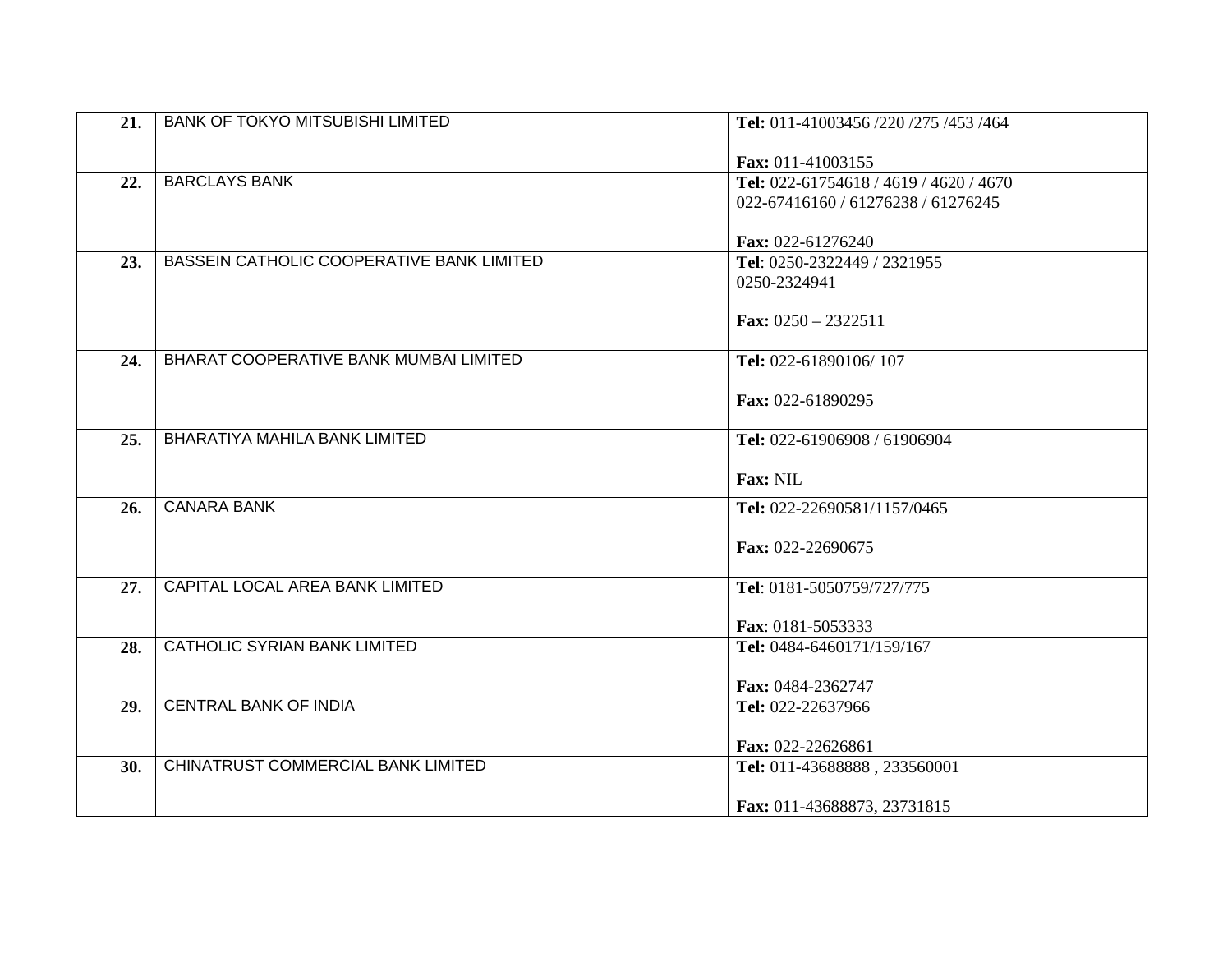| 31. | <b>CITI BANK</b>                                          | Tel: 022-40005706/5922                    |
|-----|-----------------------------------------------------------|-------------------------------------------|
|     |                                                           | 022-40015618                              |
|     |                                                           |                                           |
|     |                                                           | <b>Fax: NIL</b>                           |
| 32. | CITIZEN CREDIT COOPERATIVE BANK LIMITED                   | Tel: 22658969 / 22658970                  |
|     |                                                           |                                           |
|     |                                                           | Fax: 22671632                             |
| 33. | <b>CITY UNION BANK LIMITED</b>                            | Tel: 044-28297905                         |
|     |                                                           |                                           |
|     |                                                           | Fax: 044-28297100                         |
| 34. | <b>COMMONWEALTH BANK OF AUSTRALIA</b>                     | Tel: 022-61390100                         |
|     |                                                           |                                           |
|     |                                                           | Fax: 022-61390200                         |
| 35. | <b>CORPORATION BANK</b>                                   | Tel: 080-26941565                         |
|     |                                                           | Fax: 080-26941515                         |
| 36. | CREDIT AGRICOLE CORPORATE AND INVESTMENT BANK CALYON BANK | Tel: 022-67371030/1031                    |
|     |                                                           |                                           |
|     |                                                           | Fax: 022-66351813                         |
| 37. | <b>CREDIT SUISEE AG</b>                                   | Tel: 022-67773417/3658                    |
|     |                                                           |                                           |
|     |                                                           | Fax: 022-67773545                         |
| 38. | <b>DCB BANK LIMITED</b>                                   | Tel: 022-66187225/228/244/243/283/246/021 |
|     |                                                           |                                           |
|     |                                                           | Fax: 022-66848222                         |
| 39. | <b>DENA BANK</b>                                          | Tel: 022-26545426/26545440                |
|     |                                                           |                                           |
|     |                                                           | Fax: 022-26545474                         |
| 40. | DEPOSIT INSURANCE AND CREDIT GUARANTEE CORPORATION        | Tel: 022-23062680, 23084121               |
|     |                                                           |                                           |
|     |                                                           | Fax: 022-23018165, 23015662               |
|     |                                                           |                                           |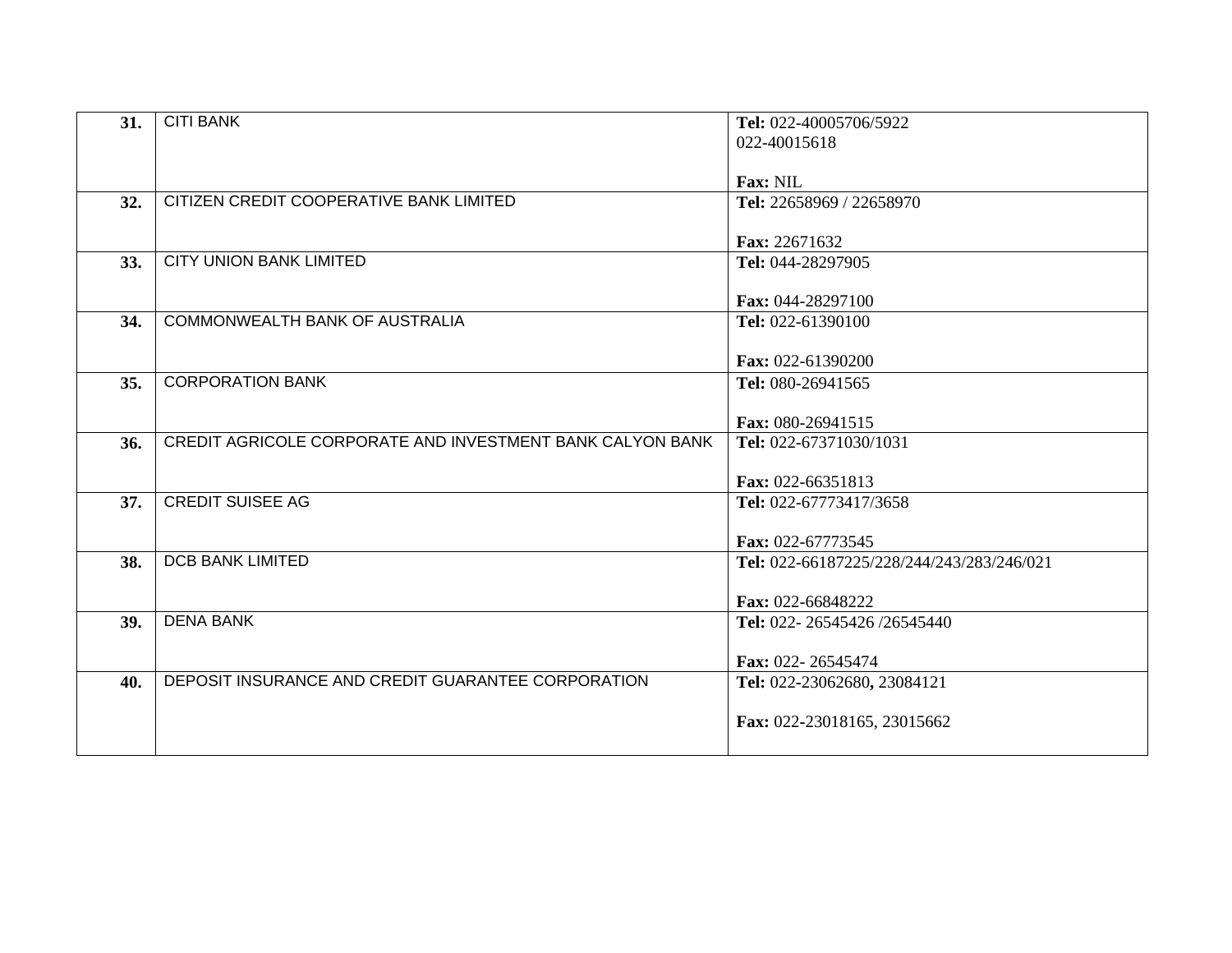|     | <b>DEUSTCHE BANK</b>                  | Tel: 022-71803683/224                   |
|-----|---------------------------------------|-----------------------------------------|
| 41. |                                       |                                         |
|     |                                       | 022-71806305/265                        |
|     |                                       |                                         |
|     |                                       | Fax: 022-66706905/6906                  |
|     |                                       | 022-71806911                            |
|     |                                       |                                         |
| 42. | DEVELOPMENT BANK OF SINGAPORE         | Tel: 022-66131299 / 67528364 / 66388883 |
|     |                                       |                                         |
|     |                                       | Fax: 022-66388897                       |
|     | <b>DHANALAKSHMI BANK</b>              |                                         |
| 43. |                                       | Tel: 0487-6454226/227                   |
|     |                                       |                                         |
|     |                                       | Fax: Nil                                |
| 44. | <b>DOHA BANK QSC</b>                  | Tel: 022-33941117/1133/1108/1102        |
|     |                                       |                                         |
|     |                                       | Fax: 022-22875290                       |
| 45. | DOMBIVLI NAGARI SAHAKARI BANK LIMITED | Tel: 0251-2875000-9, 0251-2875077/78/79 |
|     |                                       |                                         |
|     |                                       |                                         |
|     |                                       | Fax: 0251-2875085                       |
| 46. | EXPORT IMPORT BANK OF INDIA           | Tel: 022-22172669/2647/2438/2444        |
|     |                                       |                                         |
|     |                                       | Fax: Nil                                |
| 47. | <b>FEDERAL BANK</b>                   | Tel: 0484-6461887                       |
|     |                                       | 0484-2634615/44                         |
|     |                                       |                                         |
|     |                                       | Fax: 0484-2609705                       |
|     |                                       |                                         |
| 48. | FIRSTRAND BANK LIMITED                | Tel: 022-66258682/8685/8685             |
|     |                                       |                                         |
|     |                                       | Fax: 022-66258676                       |
| 49. | <b>G P PARSIK BANK</b>                | Tel: 022-25456500, Extn. 6529, 6509     |
|     |                                       |                                         |
|     |                                       | Fax: 022-25456580, 25456565             |
| 50. | <b>HDFC BANK</b>                      | Tel: 022-30752044/53                    |
|     |                                       |                                         |
|     |                                       | 022-30751922 / 1947                     |
|     |                                       |                                         |
|     |                                       | Fax: 022-25799814                       |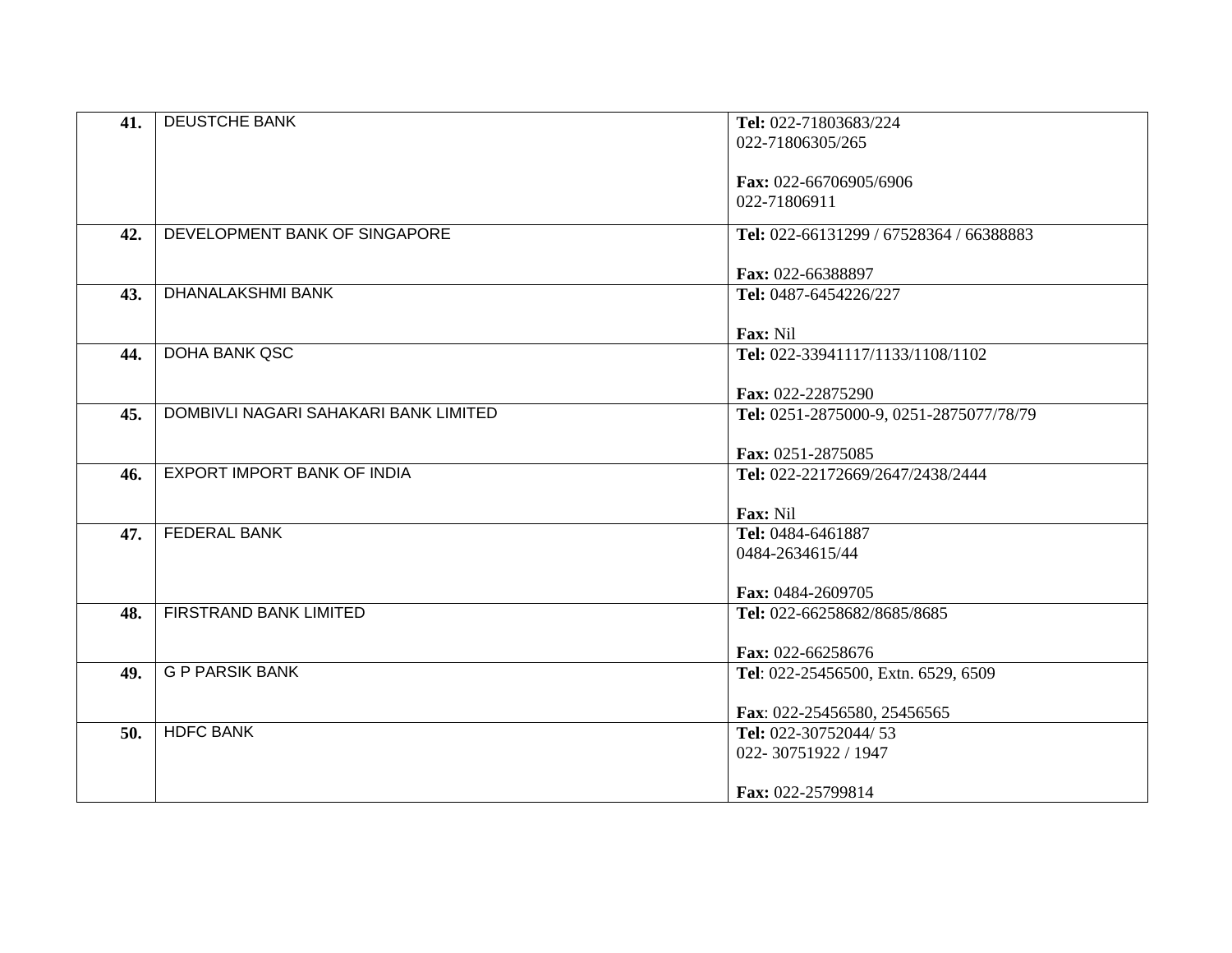| HIMACHAL PRADESH STATE COOPERATIVE BANK LTD<br>Fax: Nil<br><b>HSBC BANK</b><br>Tel: 022-45053307/3306<br>52.<br>Fax: 022-49146211/66476211<br><b>ICICI BANK LIMITED</b><br>Tel: 022-33667777 & 040-33667777<br>53.<br>Fax: 040-41064450<br><b>IDBI BANK</b><br>Tel: $022 - 66552776/77/78$<br>54.<br>Fax: Nil<br><b>IDFC BANK LIMITED</b><br>Tel: 022-42423306/3348/3331/3312/3335<br>55.<br><b>INDIAN BANK</b><br>Tel: 044 - 2813 4163/2813 4135<br>56.<br>Fax: 044 - 2813 4177<br><b>INDIAN OVERSEAS BANK</b><br>57.<br>Tel: 044-28584896, 28889397<br>Fax: 044-28523372<br><b>INDUSIND BANK</b><br>58.<br>Tel: 022-42271639/40/41/42<br>Fax: 022 - 66412318<br>INDUSTRIAL AND COMMERCIAL BANK OF CHINA LIMITED<br>Tel: 022-33155931/5926<br>59.<br>Fax: 022-33155934<br><b>INDUSTRIAL BANK OF KOREA</b><br>Tel: 011-40768009 / 8022 / 8023 / 8024 / 8000<br>60.<br><b>ING VYSYA BANK</b><br>Tel: 080 - 25005257 / 58 / 59 / 60<br>61. | 51. | Tel: 0177-2659641 |
|------------------------------------------------------------------------------------------------------------------------------------------------------------------------------------------------------------------------------------------------------------------------------------------------------------------------------------------------------------------------------------------------------------------------------------------------------------------------------------------------------------------------------------------------------------------------------------------------------------------------------------------------------------------------------------------------------------------------------------------------------------------------------------------------------------------------------------------------------------------------------------------------------------------------------------------|-----|-------------------|
|                                                                                                                                                                                                                                                                                                                                                                                                                                                                                                                                                                                                                                                                                                                                                                                                                                                                                                                                          |     |                   |
|                                                                                                                                                                                                                                                                                                                                                                                                                                                                                                                                                                                                                                                                                                                                                                                                                                                                                                                                          |     |                   |
|                                                                                                                                                                                                                                                                                                                                                                                                                                                                                                                                                                                                                                                                                                                                                                                                                                                                                                                                          |     |                   |
|                                                                                                                                                                                                                                                                                                                                                                                                                                                                                                                                                                                                                                                                                                                                                                                                                                                                                                                                          |     |                   |
|                                                                                                                                                                                                                                                                                                                                                                                                                                                                                                                                                                                                                                                                                                                                                                                                                                                                                                                                          |     |                   |
|                                                                                                                                                                                                                                                                                                                                                                                                                                                                                                                                                                                                                                                                                                                                                                                                                                                                                                                                          |     |                   |
|                                                                                                                                                                                                                                                                                                                                                                                                                                                                                                                                                                                                                                                                                                                                                                                                                                                                                                                                          |     |                   |
|                                                                                                                                                                                                                                                                                                                                                                                                                                                                                                                                                                                                                                                                                                                                                                                                                                                                                                                                          |     |                   |
|                                                                                                                                                                                                                                                                                                                                                                                                                                                                                                                                                                                                                                                                                                                                                                                                                                                                                                                                          |     |                   |
|                                                                                                                                                                                                                                                                                                                                                                                                                                                                                                                                                                                                                                                                                                                                                                                                                                                                                                                                          |     |                   |
|                                                                                                                                                                                                                                                                                                                                                                                                                                                                                                                                                                                                                                                                                                                                                                                                                                                                                                                                          |     |                   |
|                                                                                                                                                                                                                                                                                                                                                                                                                                                                                                                                                                                                                                                                                                                                                                                                                                                                                                                                          |     |                   |
|                                                                                                                                                                                                                                                                                                                                                                                                                                                                                                                                                                                                                                                                                                                                                                                                                                                                                                                                          |     |                   |
|                                                                                                                                                                                                                                                                                                                                                                                                                                                                                                                                                                                                                                                                                                                                                                                                                                                                                                                                          |     |                   |
|                                                                                                                                                                                                                                                                                                                                                                                                                                                                                                                                                                                                                                                                                                                                                                                                                                                                                                                                          |     |                   |
|                                                                                                                                                                                                                                                                                                                                                                                                                                                                                                                                                                                                                                                                                                                                                                                                                                                                                                                                          |     |                   |
|                                                                                                                                                                                                                                                                                                                                                                                                                                                                                                                                                                                                                                                                                                                                                                                                                                                                                                                                          |     |                   |
|                                                                                                                                                                                                                                                                                                                                                                                                                                                                                                                                                                                                                                                                                                                                                                                                                                                                                                                                          |     |                   |
|                                                                                                                                                                                                                                                                                                                                                                                                                                                                                                                                                                                                                                                                                                                                                                                                                                                                                                                                          |     |                   |
|                                                                                                                                                                                                                                                                                                                                                                                                                                                                                                                                                                                                                                                                                                                                                                                                                                                                                                                                          |     |                   |
|                                                                                                                                                                                                                                                                                                                                                                                                                                                                                                                                                                                                                                                                                                                                                                                                                                                                                                                                          |     |                   |
|                                                                                                                                                                                                                                                                                                                                                                                                                                                                                                                                                                                                                                                                                                                                                                                                                                                                                                                                          |     |                   |
|                                                                                                                                                                                                                                                                                                                                                                                                                                                                                                                                                                                                                                                                                                                                                                                                                                                                                                                                          |     |                   |
|                                                                                                                                                                                                                                                                                                                                                                                                                                                                                                                                                                                                                                                                                                                                                                                                                                                                                                                                          |     |                   |
|                                                                                                                                                                                                                                                                                                                                                                                                                                                                                                                                                                                                                                                                                                                                                                                                                                                                                                                                          |     |                   |
|                                                                                                                                                                                                                                                                                                                                                                                                                                                                                                                                                                                                                                                                                                                                                                                                                                                                                                                                          |     |                   |
|                                                                                                                                                                                                                                                                                                                                                                                                                                                                                                                                                                                                                                                                                                                                                                                                                                                                                                                                          |     |                   |
|                                                                                                                                                                                                                                                                                                                                                                                                                                                                                                                                                                                                                                                                                                                                                                                                                                                                                                                                          |     |                   |
|                                                                                                                                                                                                                                                                                                                                                                                                                                                                                                                                                                                                                                                                                                                                                                                                                                                                                                                                          |     |                   |
| Fax: 080 - 25005258                                                                                                                                                                                                                                                                                                                                                                                                                                                                                                                                                                                                                                                                                                                                                                                                                                                                                                                      |     |                   |
|                                                                                                                                                                                                                                                                                                                                                                                                                                                                                                                                                                                                                                                                                                                                                                                                                                                                                                                                          |     |                   |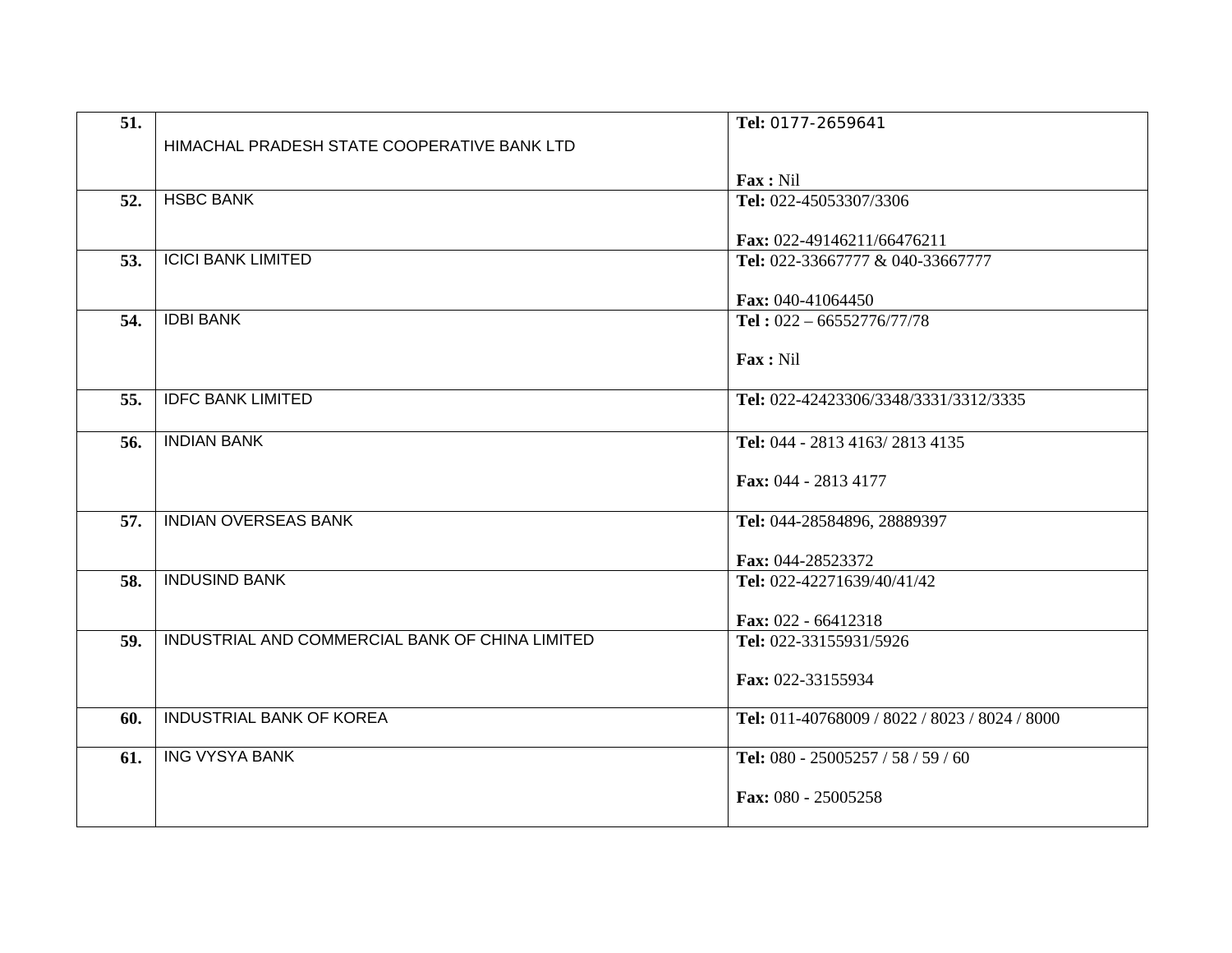| 62. | JALGAON JANATA SAHAKARI BANK LIMITED                        | Tel: 0257-2235534/2234794                     |
|-----|-------------------------------------------------------------|-----------------------------------------------|
|     |                                                             | Fax: 0257-2232175                             |
| 63. | JAMMU AND KASHMIR BANK LIMITED                              | Tel: 0194-2481930/31/32/33/34/35              |
|     |                                                             |                                               |
| 64. | JANKALYAN SAHAKARI BANK                                     | <b>Fax:</b> Nil<br>Tel: 022-25222582/25246804 |
|     |                                                             | 022-25264123/122/151/111                      |
|     |                                                             |                                               |
|     |                                                             | Fax: 022-25230266                             |
| 65. | JANASEVA SAHAKARI BANK BORIVLI LIMITED                      | Tel: 022-28914747, 28333522                   |
|     |                                                             | Fax: 022-28998842                             |
| 66. | JANASEVA SAHAKARI BANK LIMITED                              | Tel: 020-2440097                              |
|     |                                                             | Fax: 020-2440096                              |
| 67. | <b>JANATA SAHAKARI BANK LIMITED</b>                         | Tel: 020-24481789                             |
|     |                                                             |                                               |
|     |                                                             | Fax: 020-24453940                             |
| 68. | <b>JP MORGAN BANK</b>                                       | Tel: 022-61573837/3842/3653/3432              |
|     |                                                             | Fax: 022-66466204/6542                        |
|     |                                                             | 022-61574027/61254602/61254673                |
| 69. | KALLAPPANNA AWADE ICHALKARANJI JANATA SAHAKARI BANK LIMITED | Tel: 0230-2427263                             |
|     |                                                             |                                               |
|     | KALUPUR COMMERCIAL COOPERATIVE BANK                         | Fax: 0230-2432926                             |
| 70. |                                                             | Tel: 079-27582020 to 27582026                 |
|     |                                                             | Fax: 079-27544450/27582033                    |
| 71. | KALYAN JANATA SAHAKARI BANK                                 | Tel: 0251-2219009 / 9030 / 9024               |
|     |                                                             | Fax: 0251-2219025/2211624                     |
| 72. | KAPOL COOPERATIVE BANK LIMITED                              | Tel: 022-26125904/6/7                         |
|     |                                                             |                                               |
|     |                                                             | Fax: 022-26125912                             |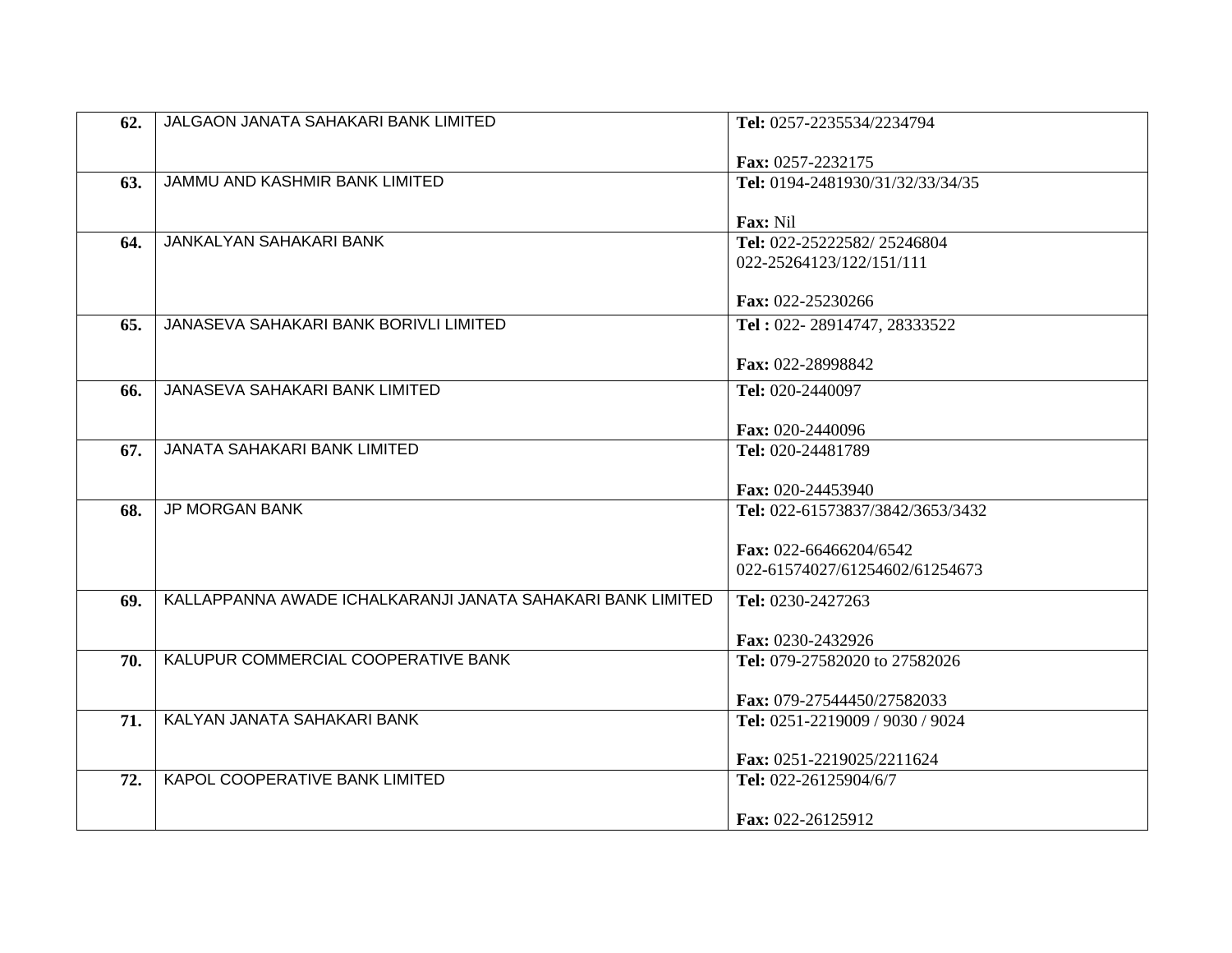| 73. | KARNATAKA BANK LIMITED             | Tel: 022 - 22823031/32                                   |
|-----|------------------------------------|----------------------------------------------------------|
|     |                                    | Fax: 022-22876265                                        |
| 74. | KARNATAKA VIKAS GRAMEENA BANK      | Tel: 0836-2442204                                        |
|     |                                    | Fax: 0836-2796843                                        |
| 75. | <b>KARUR VYSYA BANK</b>            | Tel: 022-22654261 / 22654260                             |
|     |                                    | 044-22543906                                             |
|     |                                    | Fax: 022-22612761                                        |
| 76. | <b>KEB Hana Bank</b>               | Tel: 044-49056320/6305                                   |
| 77. | <b>KERALA GRAMIN BANK</b>          | Tel: 0497-2704810                                        |
|     | KOTAK MAHINDRA BANK LIMITED        |                                                          |
| 78. |                                    | Tel: 022-66056612/6611/6608/6564/6565                    |
|     |                                    | Fax: 022-66466548                                        |
| 79. | <b>LAXMI VILAS BANK</b>            | Tel: 022-22043398                                        |
|     |                                    | Fax: Nil                                                 |
| 80. | MAHANAGAR COOPERATIVE BANK         | Tel: 022-24710952 / 24710962 / 24710821                  |
|     |                                    | Fax: 022 - 24710982 / 2470 3319                          |
| 81. | MAHARASHTRA STATE COOPERATIVE BANK | Tel: 022 22800653/654, 22822216                          |
|     |                                    | Fax: 022 22042484, 022 22821211                          |
| 82. | <b>MASHREQBANK PSC</b>             | Tel: 022-66327200/300/301                                |
|     |                                    | Fax: 022-66301554                                        |
| 83. | MIZUHO CORPORATE BANK LIMITED      | Tel: 022-22886638/9,22828760-65                          |
|     |                                    |                                                          |
| 84. | NAGAR URBAN CO OPERATIVE BANK      | Fax: 022-22886640/22828774<br>Tel: 0241-2346941, 2343642 |
|     |                                    |                                                          |
|     |                                    | Fax: Nil                                                 |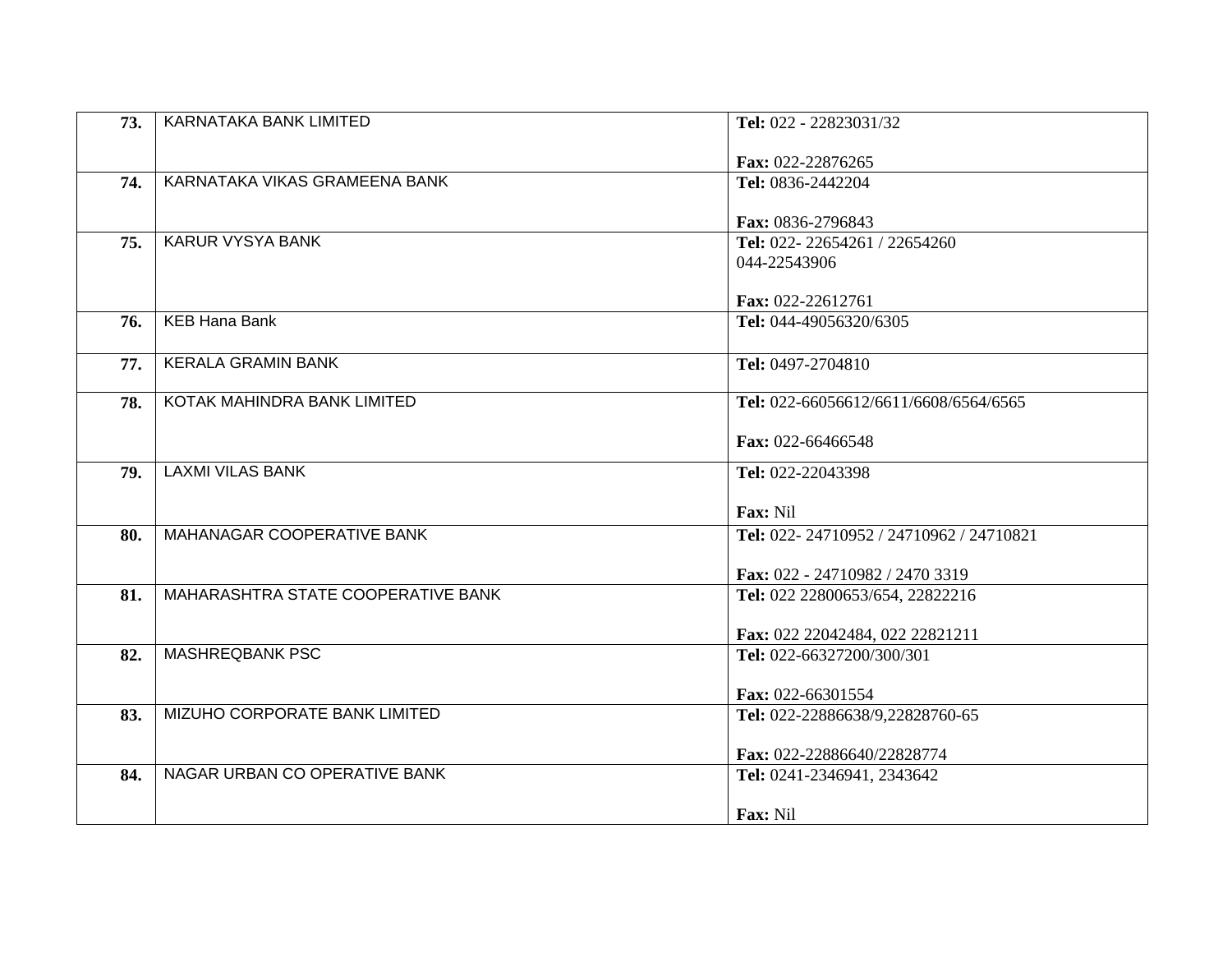| 85. | NAGPUR NAGARIK SAHAKARI BANK LIMITED   | Tel: 0712-2764313, 2761386                          |
|-----|----------------------------------------|-----------------------------------------------------|
|     |                                        | Fax: 0712-2735748                                   |
| 86. | NATIONAL AUSTRALIA BANK LIMITED        | Tel - 022-61988238/8249                             |
|     |                                        |                                                     |
|     |                                        | Fax: Nil                                            |
| 87. | NATIONAL BANK OF ABU DHABI PJSC        | Tel: 022-33311113/1151                              |
|     |                                        |                                                     |
| 88. | NEW INDIA COOPERATIVE BANK LIMITED     | Tel: 022-66264306/4310                              |
|     |                                        | Fax: 022-6626 4302                                  |
| 89. | NKGSB COOPERATIVE BANK LIMITED         | Tel: 022-67545022                                   |
|     |                                        |                                                     |
|     |                                        | Fax: 022-23811676                                   |
| 90. | NUTAN NAGARIK SAHAKARI BANK LIMITED    | Tel: 079-26445229                                   |
|     |                                        | Fax: 079-26564715                                   |
| 91. | ORIENTAL BANK OF COMMERCE              | Tel: 022-43023210/3235                              |
|     |                                        |                                                     |
|     |                                        | Fax: 022-22673262                                   |
| 92. | PRAGATHI KRISHNA GRAMIN BANK           | Tel: $08194 - 234315$                               |
|     |                                        | Fax: 08194 - 234225                                 |
| 93. | PRATHAMA BANK                          | Tel: 0591-2455179/178/180                           |
|     |                                        |                                                     |
|     |                                        | Fax: 0591-2455175                                   |
| 94. | PRIME COOPERATIVE BANK LIMITED         | Tel: 0261-2463500/600/800                           |
|     |                                        |                                                     |
| 95. | PUNJAB AND MAHARSHTRA COOPERATIVE BANK | Fax: 0261-2463500/600/800<br>Tel: 022-67804145/4123 |
|     |                                        |                                                     |
|     |                                        | Fax: 022-61284321.                                  |
| 96. | PUNJAB AND SIND BANK                   | Tel: 022-22059421/9407                              |
|     |                                        |                                                     |
|     |                                        | Fax: 022-22065732                                   |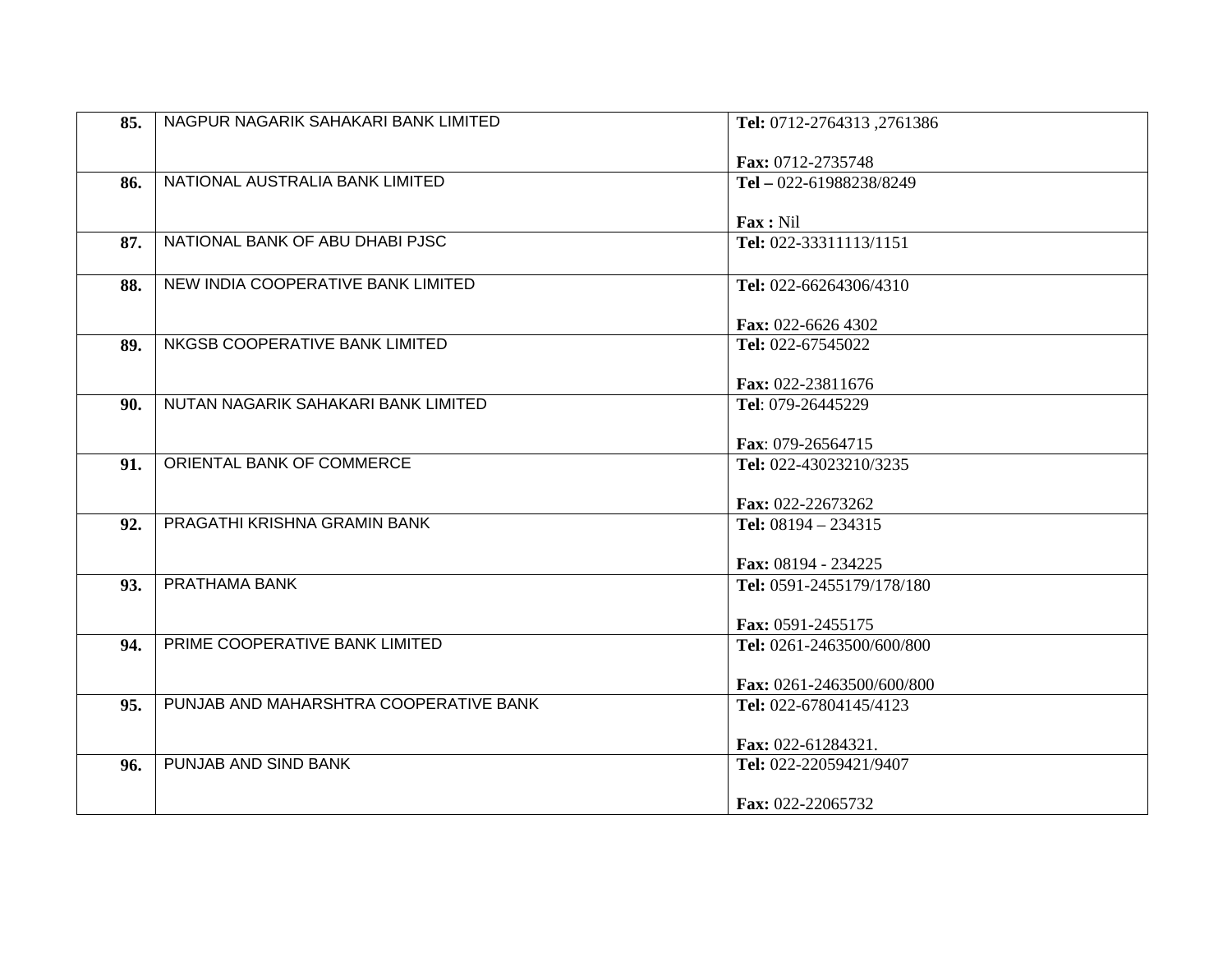| 97.  | PUNJAB NATIONAL BANK                       | Tel: 022-22627511                               |
|------|--------------------------------------------|-------------------------------------------------|
|      |                                            | Fax: 022-22610781                               |
| 98.  | RABOBANK INTERNATIONAL                     | Tel: 022-22097890/7900/7881                     |
|      |                                            | Fax: 022-22015591/22015591/22015591             |
|      |                                            | /22015591                                       |
| 99.  | RAJGURUNAGAR SAHAKARI BANK LIMITED         | Tel: 02135-222085,222118                        |
| 100. | RAJKOT NAGRIK SAHAKARI BANK LIMITED        | Tel: 0281-2233916/17/18 Ext. No.260/206         |
|      |                                            | 0281-2222054                                    |
|      |                                            | Fax: $0281 - 2238524$                           |
| 101. | <b>RBL Bank Limited</b>                    | Tel: 022 -6115 6300 to 99                       |
|      |                                            | Fax: Nil                                        |
| 102. | <b>RESERVE BANK OF INDIA</b>               | Tel: 022-22603329/22603235                      |
|      |                                            | Fax: 022-22617382                               |
|      |                                            | SFMS help for technical support related to NEFT |
|      |                                            | 022-27595536 / 537                              |
| 103. | SAHEBRAO DESHMUKH COOPERATIVE BANK LIMITED | Tel: 022-28522514/15                            |
|      |                                            | 022-28520369                                    |
| 104. | SAMARTH SAHAKARI BANK LTD SOLAPUR          | Tel: 0217-2744214                               |
|      |                                            |                                                 |
| 105. | SARASWAT COOPERATIVE BANK LIMITED          | Tel: 022-49103433, 49103435                     |
|      |                                            | Fax: 022-49103438.                              |
| 106. | <b>SBER BANK</b>                           | Tel: 011-40048888, 40048886, 40048887           |
|      |                                            | Fax: 011-40048899                               |
|      |                                            |                                                 |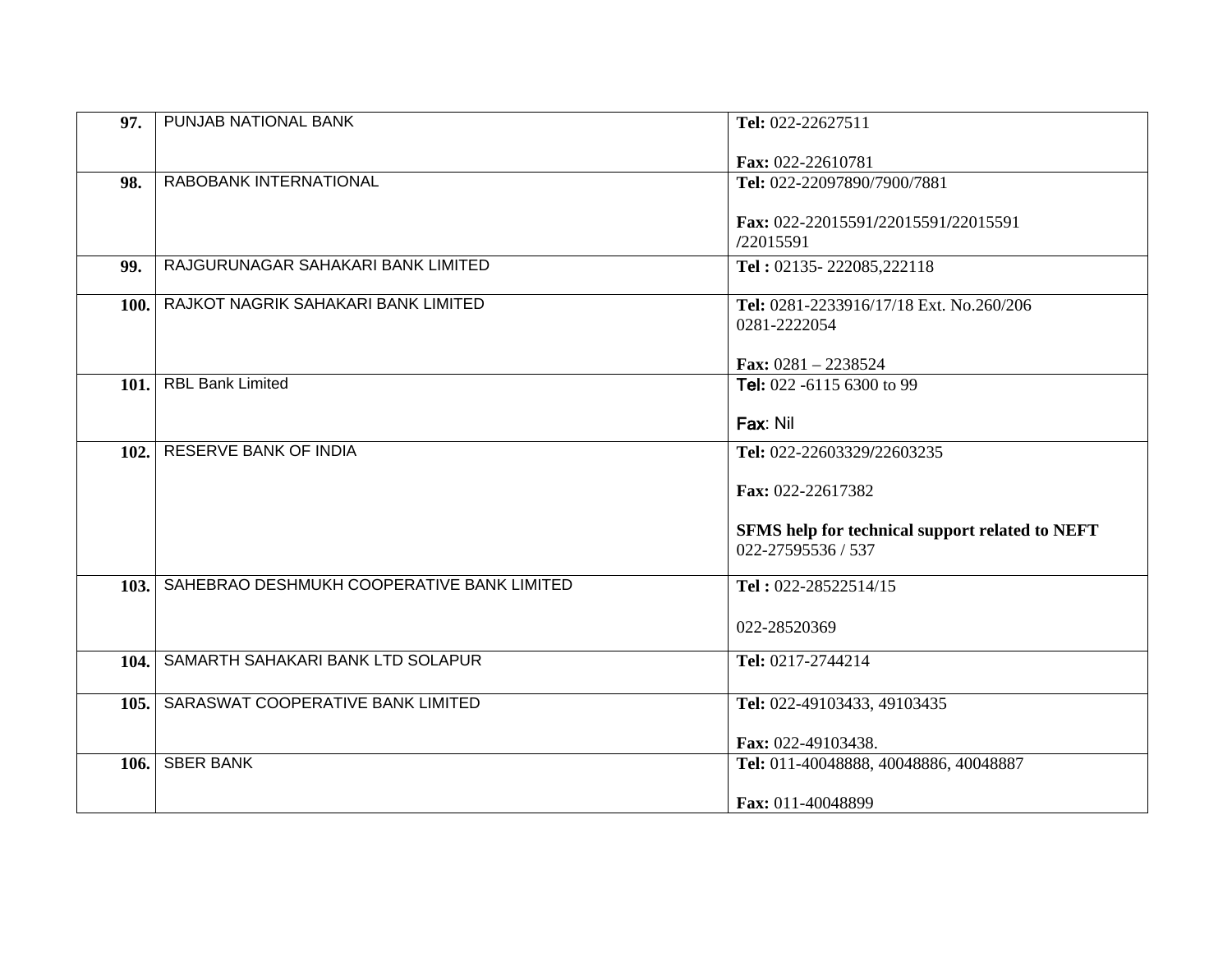|       | 107. SBM BANK MAURITIUS LIMITED                        | Tel: 022-43028888/801/802                           |
|-------|--------------------------------------------------------|-----------------------------------------------------|
|       |                                                        |                                                     |
|       | SHIKSHAK SAHAKARI BANK LIMITED                         | Fax: 022-22842966                                   |
| 108.  |                                                        | Tel: 0712-2722705 / 2774866                         |
| 109.1 | <b>SHINHAN BANK</b>                                    | Tel: 022-61992000                                   |
|       |                                                        |                                                     |
|       |                                                        | Fax: Nil                                            |
|       | 110. SHIVALIK MERCANTILE CO-OP BANK LTD                | Tel: 0132-2726125                                   |
| 111.  | SHRI CHHATRAPATI RAJASHRI SHAHU URBAN COOPERATIVE BANK | Tel - 2442-229772, 2442-228961                      |
|       | LIMITED                                                |                                                     |
|       |                                                        | Fax: Nil                                            |
| 112.  | SOCIETE GENERALE                                       | Tel: 022-66309500                                   |
|       |                                                        |                                                     |
|       |                                                        | Fax: 022-66309696                                   |
|       | 113. SOLAPUR JANATA SAHAKARI BANK LIMITED              | Tel $-0217-2741100$                                 |
|       |                                                        |                                                     |
|       | 114. SOUTH INDIAN BANK                                 | $\textbf{Fax}: 0217 - 2741100$<br>Tel: 022-22611209 |
|       |                                                        |                                                     |
|       |                                                        | Fax: 022-22614749                                   |
|       | 115. STANDARD CHARTERED BANK                           | Tel: 044-3044 9315/3044 9227 / 3044 9075            |
|       |                                                        |                                                     |
|       |                                                        | Fax: 044-30449150                                   |
| 116.  | STATE BANK OF BIKANER AND JAIPUR                       | Tel: 022-32228215, 27561477, 27561478               |
|       |                                                        |                                                     |
|       |                                                        | Fax: 022-27561479                                   |
| 117.  | STATE BANK OF HYDERABAD                                | Tel: 022-27566211/209/208                           |
|       |                                                        |                                                     |
|       |                                                        | Fax: 022-27566212                                   |
|       | 118. STATE BANK OF INDIA                               | Tel: 022 -27561665/27573270/27573506                |
|       |                                                        | /27560743                                           |
|       |                                                        |                                                     |
|       |                                                        | Fax: 022 - 27561664                                 |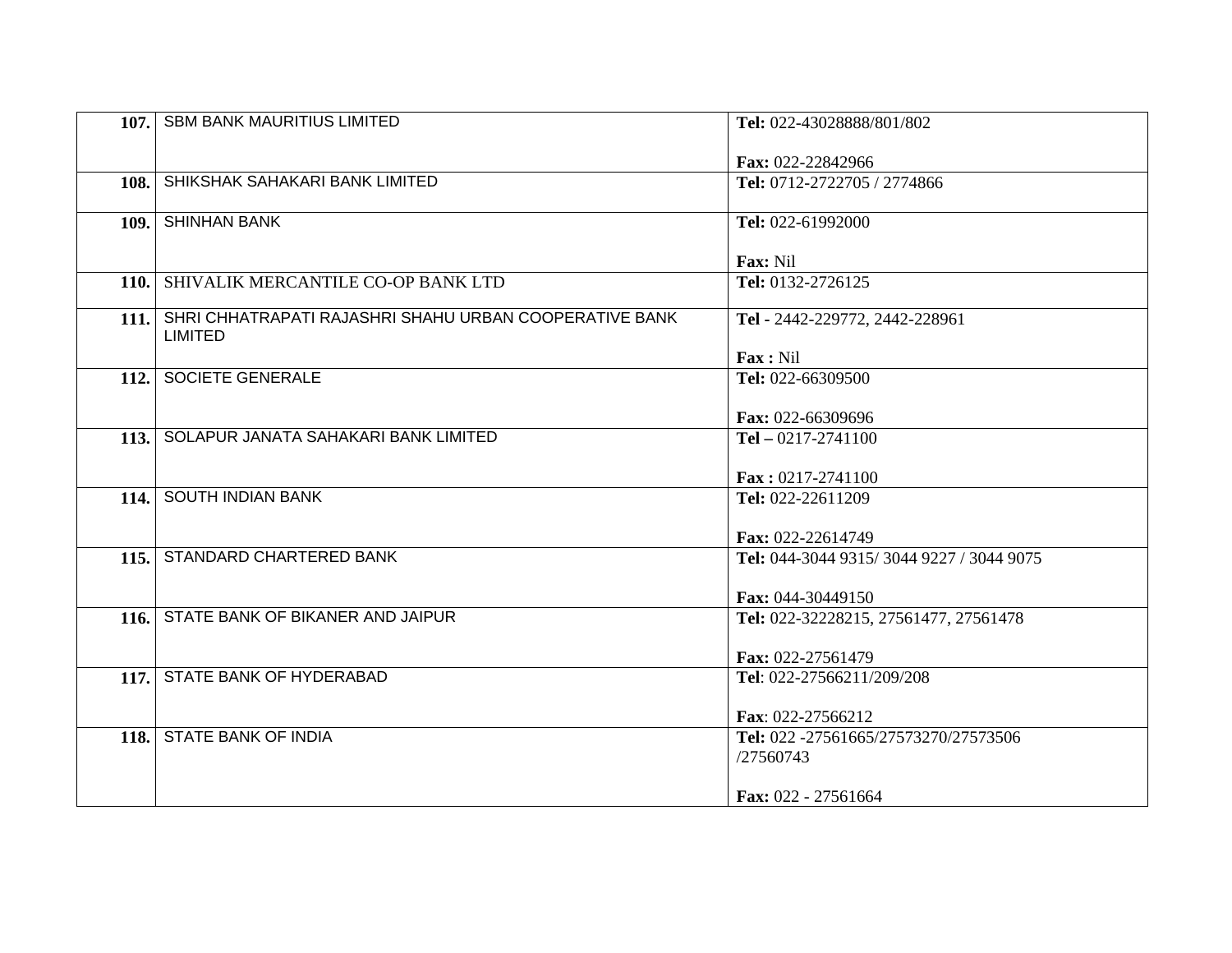|      | 119. STATE BANK OF MYSORE                         | Tel: 022-27560664/665        |
|------|---------------------------------------------------|------------------------------|
|      |                                                   | Fax: 022-27560666            |
|      | 120. STATE BANK OF PATIALA                        | Tel: 022-27561303/4          |
|      |                                                   | Fax: 022-27561305            |
|      | 121. STATE BANK OF TRAVANCORE                     | Tel: 022-27564755/54/53/52   |
|      |                                                   |                              |
|      |                                                   | Fax: 022-27564742            |
| 122. | SUMITOMO MITSUI BANKING CORPORATION               | Tel: 011-47689111            |
|      |                                                   | Fax: 011-47689222            |
|      | 123. SURAT NATIONAL COOPERATIVE BANK LIMITED      | Tel: 0261-2464 621 to 624    |
|      |                                                   |                              |
|      |                                                   | Fax: 0261-2464577/592        |
|      | 124. SUTEX COOPERATIVE BANK LIMITED               | Tel: 0261-2632519,2632027/28 |
|      |                                                   | Fax: 0261-2632026/19         |
|      | 125. SYNDICATE BANK                               | Tel: 022-22653157/158        |
|      |                                                   |                              |
|      |                                                   | Fax: 022-22653156            |
| 126. | TAMILNAD MERCANTILE BANK LIMITED                  | Tel: 044-28131092/28131091   |
|      |                                                   | Fax: 044-28131015            |
| 127. | THE A.P. MAHESH COOPERATIVE URBAN BANK LIMITED    | Tel: 040-23432711/12         |
|      |                                                   |                              |
|      |                                                   | Fax: 040-23432713/14         |
| 128. | THE AKOLA DISTRICT CENTRAL COOPERATIVE BANK       | Tel: 0724-2425604            |
|      |                                                   |                              |
|      |                                                   | Fax: 0724-2414372            |
| 129. | THE ANDHRA PRADESH STATE COOPERATIVE BANK LIMITED | Tel: 040-27687417/568/579    |
|      |                                                   |                              |
|      |                                                   | Fax: 040-23443825            |
|      |                                                   |                              |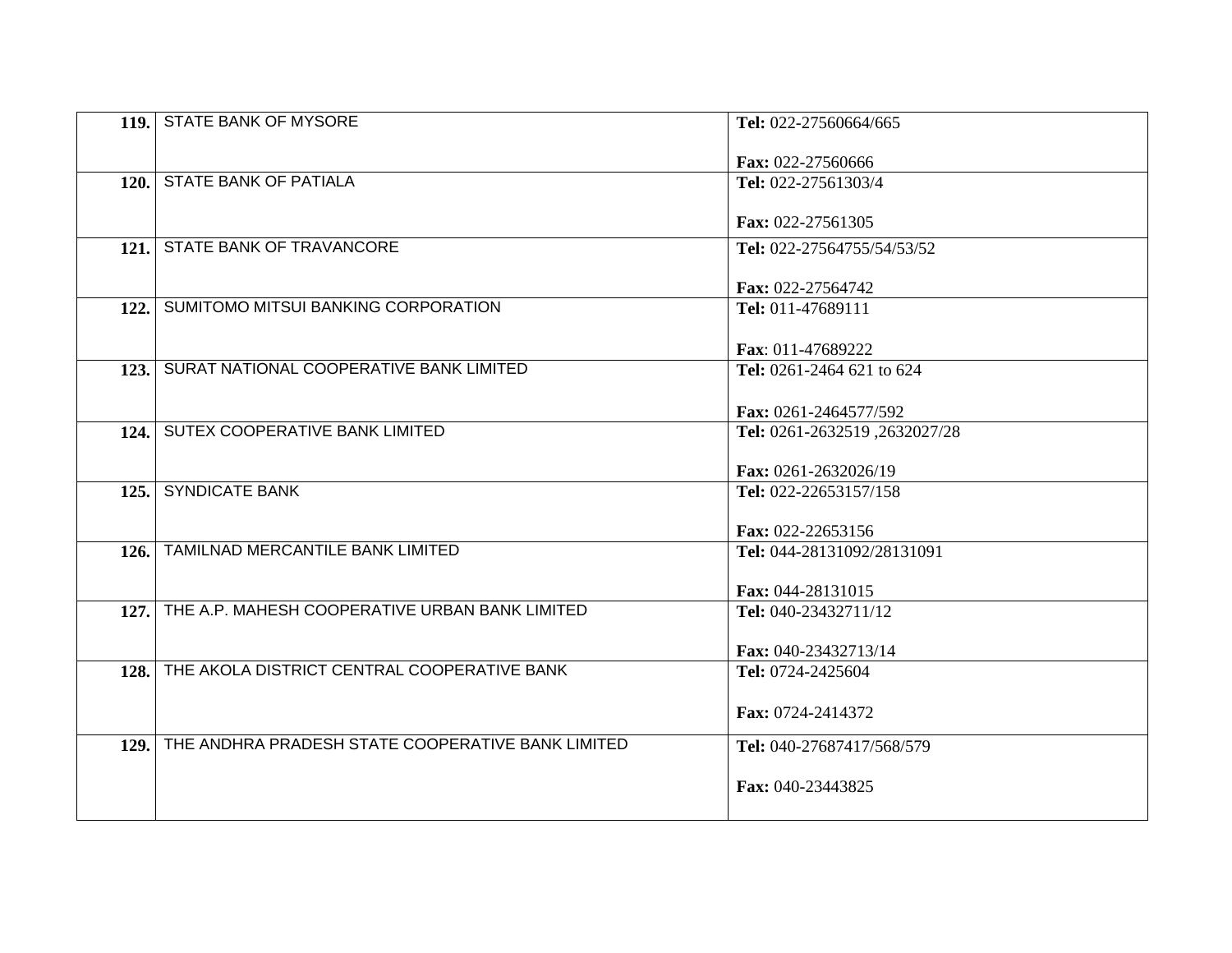|             | 130. THE BANK OF NOVA SCOTIA                             | Tel: 022-6636 4200                                         |
|-------------|----------------------------------------------------------|------------------------------------------------------------|
|             |                                                          |                                                            |
|             |                                                          | Fax: 022-2287 3125                                         |
|             | 131. THE COSMOS CO OPERATIVE BANK LIMITED                | Tel: 022-2447 6043 / 44                                    |
|             |                                                          | 022-2447 4278                                              |
|             |                                                          |                                                            |
|             |                                                          | Fax: 022-2447 4275                                         |
| 132.        | THE DELHI STATE COOPERATIVE BANK LIMITED                 | Tel. No. 011-23272447, 011-23281875                        |
|             |                                                          | Fax: Nil                                                   |
|             |                                                          |                                                            |
| 133.        | THE GADCHIROLI DISTRICT CENTRAL COOPERATIVE BANK LIMITED | Tel: 07132-232965,233438,233570                            |
|             |                                                          |                                                            |
|             |                                                          | Fax: 07132-232444                                          |
|             | 134. THE GREATER BOMBAY COOPERATIVE BANK LIMITED         | Tel: 022 61285927/61285900                                 |
|             |                                                          |                                                            |
|             | 135. THE GUJARAT STATE COOPERATIVE BANK LIMITED          | Fax: 022-22618530<br>Tel: 079-27459013, 27459916, 27459033 |
|             |                                                          |                                                            |
|             |                                                          | Fax: 079-27459904                                          |
| 136.        | THE HASTI COOP BANK LTD                                  | Tel: 02566-245616, 247306, 244106, 244306, 247306,         |
|             |                                                          | 247307                                                     |
|             | 137. THE JALGAON PEOPELS COOPERATIVE BANK LIMITED        | Tel: 0257-2227711 to16                                     |
|             |                                                          |                                                            |
|             |                                                          | Fax: Nil                                                   |
| 138.        | THE KANGRA CENTRAL COOPERATIVE BANK LIMITED              | Tel: 01892-222269/268                                      |
|             |                                                          | 01976260021                                                |
|             |                                                          |                                                            |
| 139.        | THE KANGRA COOPERATIVE BANK LIMITED                      | Fax:01976260441<br>Tel: 011-23582056                       |
|             |                                                          |                                                            |
|             |                                                          | Fax: 011-23582056                                          |
| <b>140.</b> | THE KARAD URBAN COOPERATIVE BANK LIMITED                 | Tel: 022-24171471                                          |
|             |                                                          |                                                            |
|             |                                                          | Fax: 022-24171471                                          |
|             | 141. THE KARANATAKA STATE COOPERATIVE APEX BANK LIMITED  | Tel: 080-22976614                                          |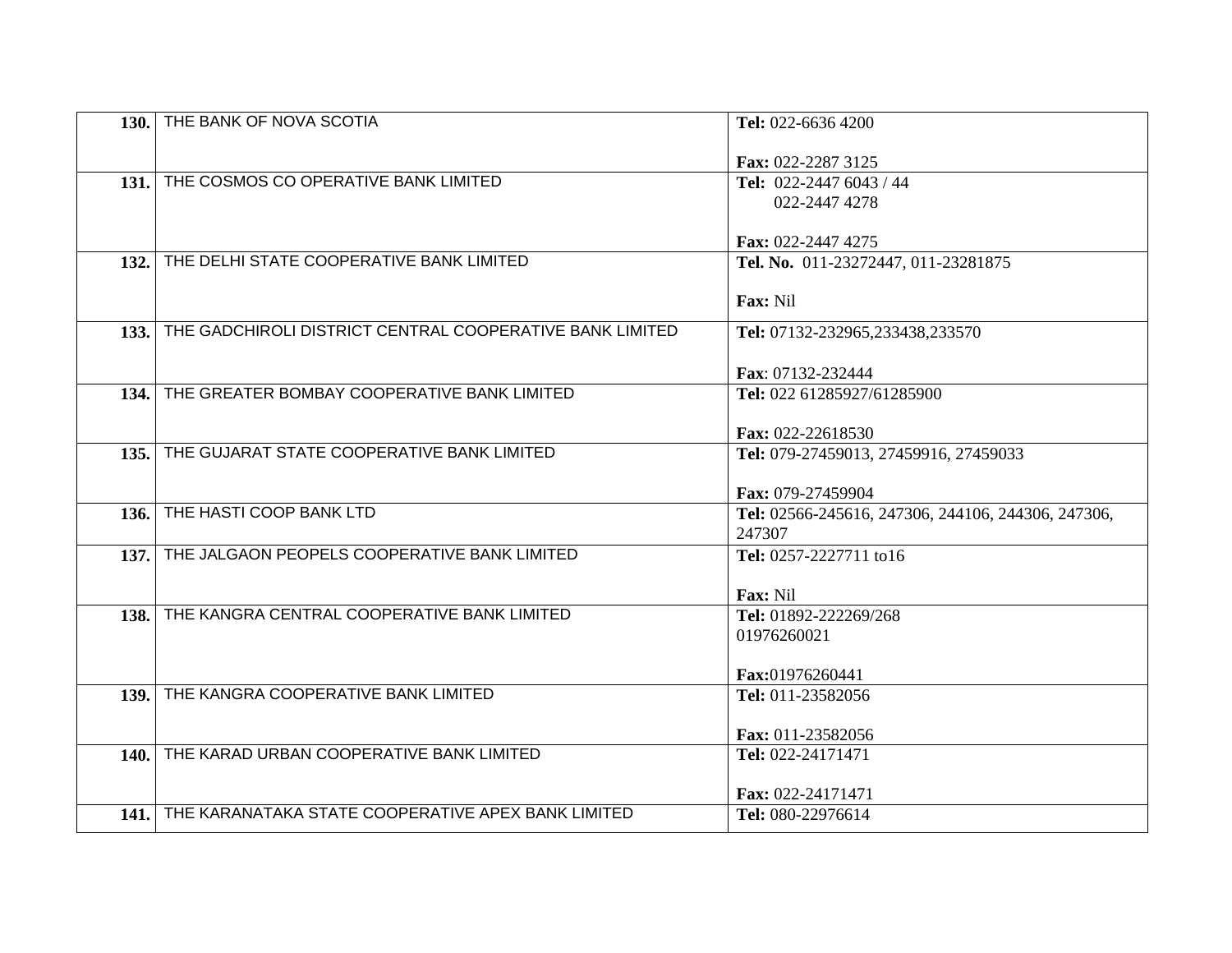|             |                                                      | Fax: 080-26672325                                    |
|-------------|------------------------------------------------------|------------------------------------------------------|
|             | 142. THE KURMANCHAL NAGAR SAHAKARI BANK LIMITED      | Tel: 05942-263574                                    |
|             |                                                      | Fax: Nil                                             |
|             | 143. THE MEHSANA URBAN COOPERATIVE BANK              | Tel: 02762-240761                                    |
|             |                                                      | Fax: 02762-245206                                    |
| 144.        | THE MUMBAI DISTRICT CENTRAL COOPERATIVE BANK LIMITED | Tel: 022-22616911/12                                 |
| 145.1       | THE MUNICIPAL COOPERATIVE BANK LIMITED               | Fax: 022-22610192<br>Tel: 022-22616911/12            |
|             |                                                      |                                                      |
| 146.        | THE NAINITAL BANK LIMITED                            | Fax: 022-22610192<br>Tel: 011-23583041/40            |
|             |                                                      |                                                      |
| 147.        | THE NASIK MERCHANTS COOPERATIVE BANK LIMITED         | Fax: 011-23580322<br>Tel: 0253-2308210/0253-2308213  |
|             |                                                      |                                                      |
|             |                                                      | Fax: 0253-2308210                                    |
| <b>148.</b> | THE PANDHARPUR URBAN CO OP. BANK LTD. PANDHARPUR     | Tel: 02186-228484, 223163, 223484                    |
| 149.        | THE RAJASTHAN STATE COOPERATIVE BANK LIMITED         | Tel: 0141-2744704                                    |
|             |                                                      | Fax: 0141-2744812                                    |
|             | 150. THE ROYAL BANK OF SCOTLAND N V                  | Tel: 022-40437400                                    |
|             |                                                      | 022-6754 8864/8783/8797/87                           |
|             |                                                      | 022-6754 8784/8665/8189                              |
|             |                                                      | Fax: 022-6754 8051                                   |
|             | 151. THE SEVA VIKAS COOPERATIVE BANK LIMITED         | Tel: 020-27412289;                                   |
|             |                                                      | 020-27413371                                         |
| 152.        | THE SHAMRAO VITHAL COOPERATIVE BANK                  | Fax: 020-27416237<br>Tel: 022-71991468, 022-71991475 |
|             |                                                      |                                                      |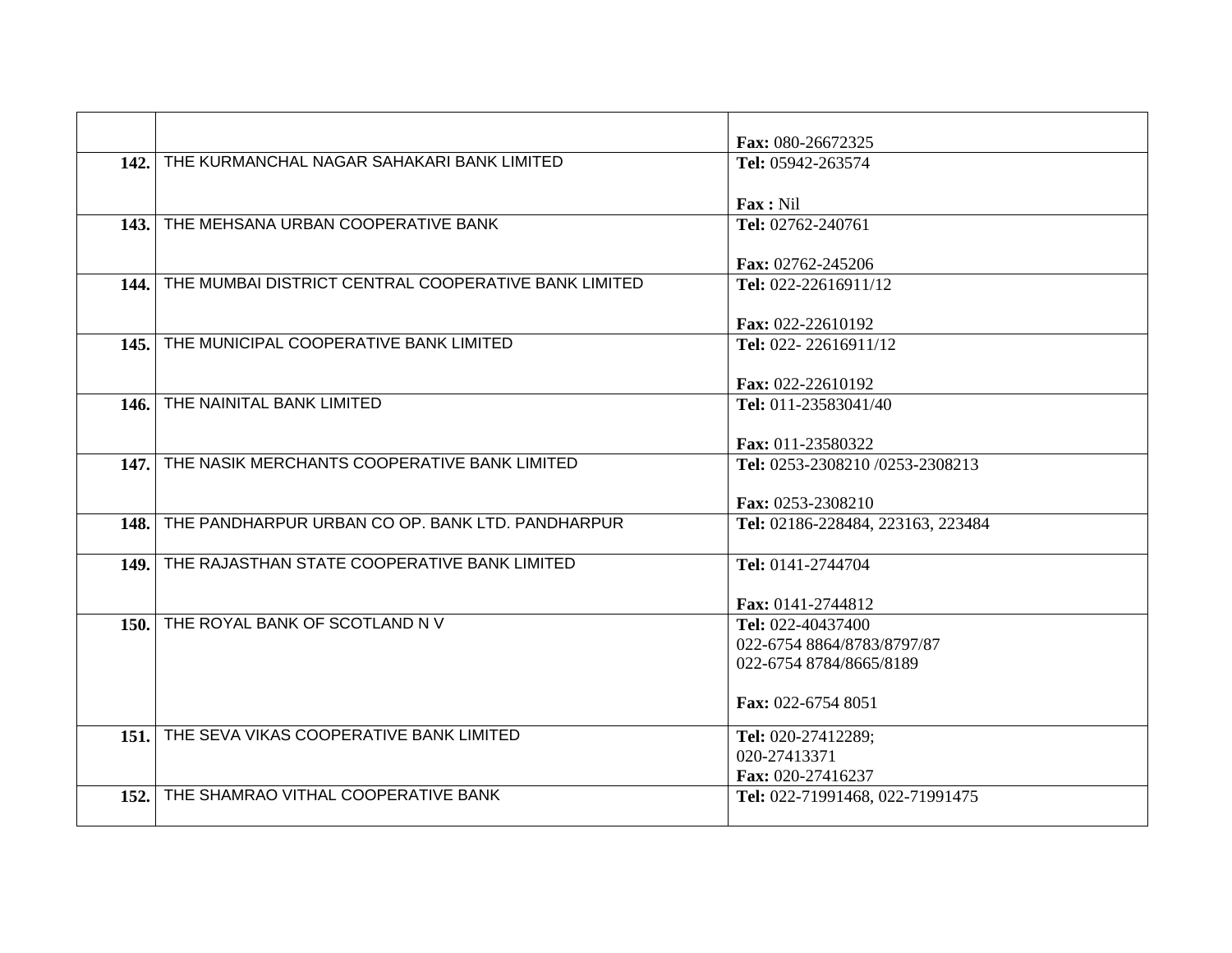|             |                                                     | Fax: 022-71991209                  |
|-------------|-----------------------------------------------------|------------------------------------|
|             | 153. THE SURAT DISTRICT COOPERATIVE BANK LIMITED    | Tel: 0261-2597730,2594739          |
|             |                                                     |                                    |
|             | THE SURATH PEOPLES COOPERATIVE BANK LIMITED         | Fax: 0261-2597738                  |
| 154.        |                                                     | Tel: 0261-2464621 to 624           |
|             |                                                     | Fax: 0261-2464577/592              |
| 155.        | THE TAMIL NADU STATE APEX COOPERATIVE BANK          | Tel: 044-25358859/2308             |
|             |                                                     | 044-25340973                       |
|             |                                                     |                                    |
|             |                                                     | <b>Fax:</b>                        |
|             |                                                     | 044-25340508                       |
|             |                                                     | 044-25354422                       |
| 156.        | THE THANE BHARAT SAHAKARI BANK LIMITED              | Tel: 022-25404747/50/51            |
|             |                                                     |                                    |
|             |                                                     | Fax: 022-25372909                  |
| 157.        | THE THANE DISTRICT CENTRAL COOPERATIVE BANK LIMITED | Tel: 022-25433510                  |
|             |                                                     |                                    |
|             |                                                     | <b>Fax: NIL</b>                    |
| 158.        | THE VARACHHA COOPERATIVE BANK LIMITED               | Tel: 0261-4008146/47               |
|             |                                                     |                                    |
|             |                                                     | Fax: 0261-4008152                  |
| 159.        | THE VISHWESHWAR SAHAKARI BANK LIMITED               | Tel: 020-24271397                  |
|             |                                                     | 020-24261755/2745                  |
|             |                                                     | Fax: 020-24260577                  |
| 160.        | THE WEST BENGAL STATE COOPERATIVE BANK              | Tel: 033-22481781,22488491/92      |
|             |                                                     |                                    |
|             |                                                     | Fax: 033-22481728/8488             |
| <b>161.</b> | THE ZOROASTRIAN COOPERATIVE BANK LIMITED            | Tel: 022-22696050                  |
|             |                                                     |                                    |
| 162.        | <b>TJSB SAHAKARI BANK LTD</b>                       | Tel: 022-25838527                  |
|             |                                                     |                                    |
|             |                                                     | Fax: 022-28538498                  |
| 163.1       | TUMKUR GRAIN MERCHANTS COOPERATIVE BANK LIMITED     | Tel: 0816-4021102/03, 0816-2257636 |
|             |                                                     |                                    |
|             |                                                     | Fax: 0816-2255905                  |